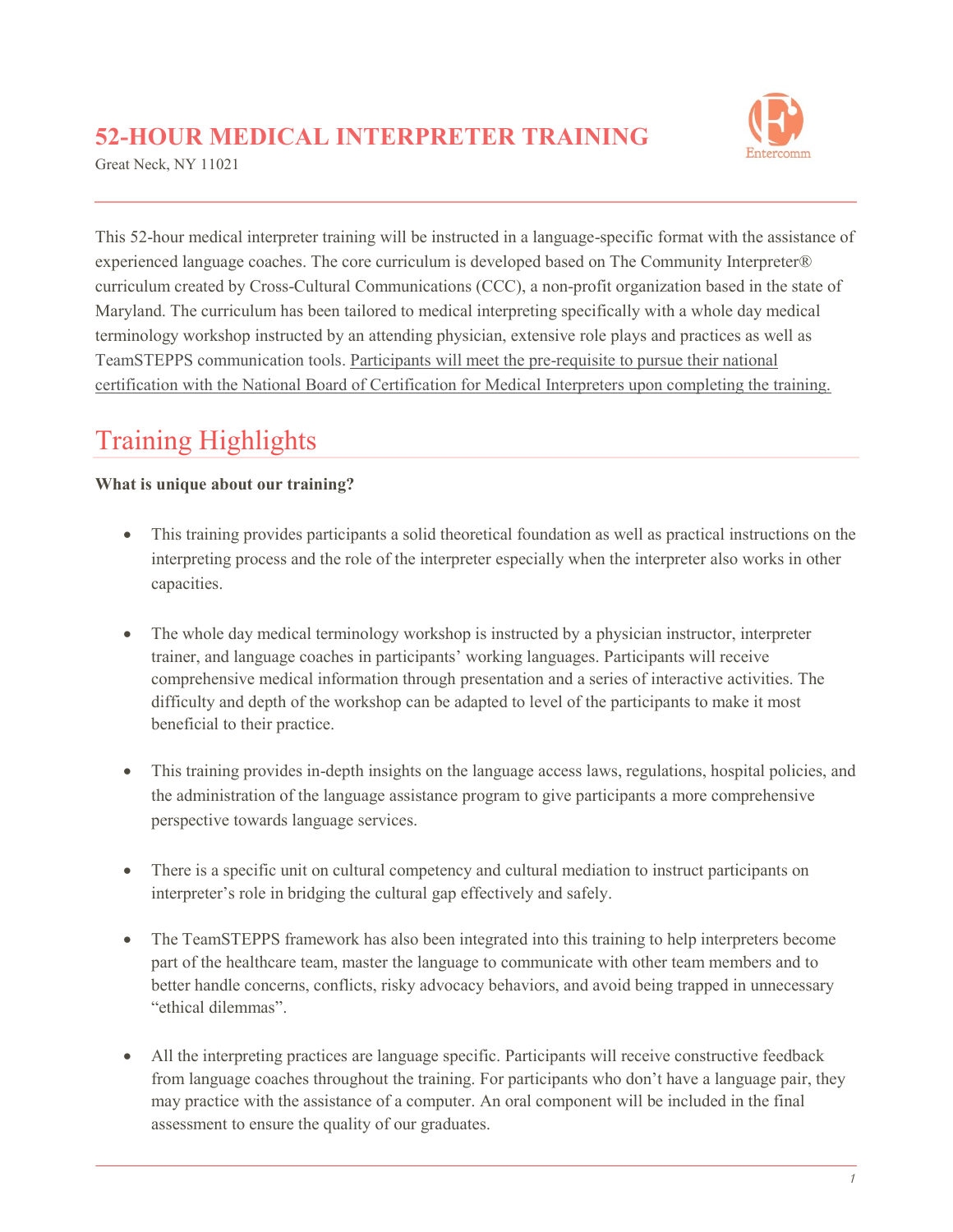## Training Schedule & Syllabus

The training starts on May 2<sup>nd</sup> and completes on May 30<sup>th</sup>. Sessions take place on weekends and during **evenings. There will NOT be live training sessions during on the Memorial Day weekend.**

**The training sessions will be conducted both online and in classroom. Please refer to the training schedule for more details. Meals are provided if sessions are conducted in a classroom setting.**

**Training Dates:**

- **5/2 Online live lecture 5/10 Classroom workshop 5/17 Classroom lecture 5/30 Online live lecture**
	- **All other lectures, workshops and practice sessions (with your language group) will be either uploaded onto our online platform or scheduled during the week (evening hours).**
	- **All lectures and workshops will be completed by May 30th . You may start scheduling your** written and oral exams as early as May 31<sup>st</sup>. The written exam will be conducted online. The oral **exam will be conducted over the phone.**

| Unit   | <b>Content</b>                                                                                                                                                                                                                                                                                                                                                                                                                     | <b>Schedule</b>                                                                                                                                                                                                        |
|--------|------------------------------------------------------------------------------------------------------------------------------------------------------------------------------------------------------------------------------------------------------------------------------------------------------------------------------------------------------------------------------------------------------------------------------------|------------------------------------------------------------------------------------------------------------------------------------------------------------------------------------------------------------------------|
| Unit 1 | Introduction<br>$\bullet$<br>An overview of the interpreting profession<br>Medical interpreting, legal interpreting & conference interpreting<br>Language access laws and hospital language access services                                                                                                                                                                                                                        | 5/2 Saturday<br>10 AM to 2 PM<br>Online live lecture                                                                                                                                                                   |
|        | Self-assessment & baseline practice                                                                                                                                                                                                                                                                                                                                                                                                | Evening group practice<br>sessions with your<br>language coach (3-4<br>hours)                                                                                                                                          |
|        | A National Code of Ethics and applying code of ethics                                                                                                                                                                                                                                                                                                                                                                              | Date & Time TB:<br>Online evening<br>workshop during the<br>week                                                                                                                                                       |
| Unit 2 | The process of an interpreting session<br>$\bullet$<br>Modes of interpreting<br>$\bullet$<br>Practice: Consecutive interpreting<br>$\bullet$<br>Basic interpreting skills to start: introduction, positioning, promoting<br>$\bullet$<br>direct communication<br>Practice: Consecutive interpreting<br>$\bullet$<br>Message analysis & practice<br>$\bullet$<br>Developing memory skills<br>Fundamentals of note taking & practice | Participants will review<br>the recorded lectures via<br>the online platform, and<br>attend a live classroom<br>workshop on 5/10.<br>Participants will have<br>two evening practice<br>sessions with their<br>coaches. |

**Tentative Schedule:**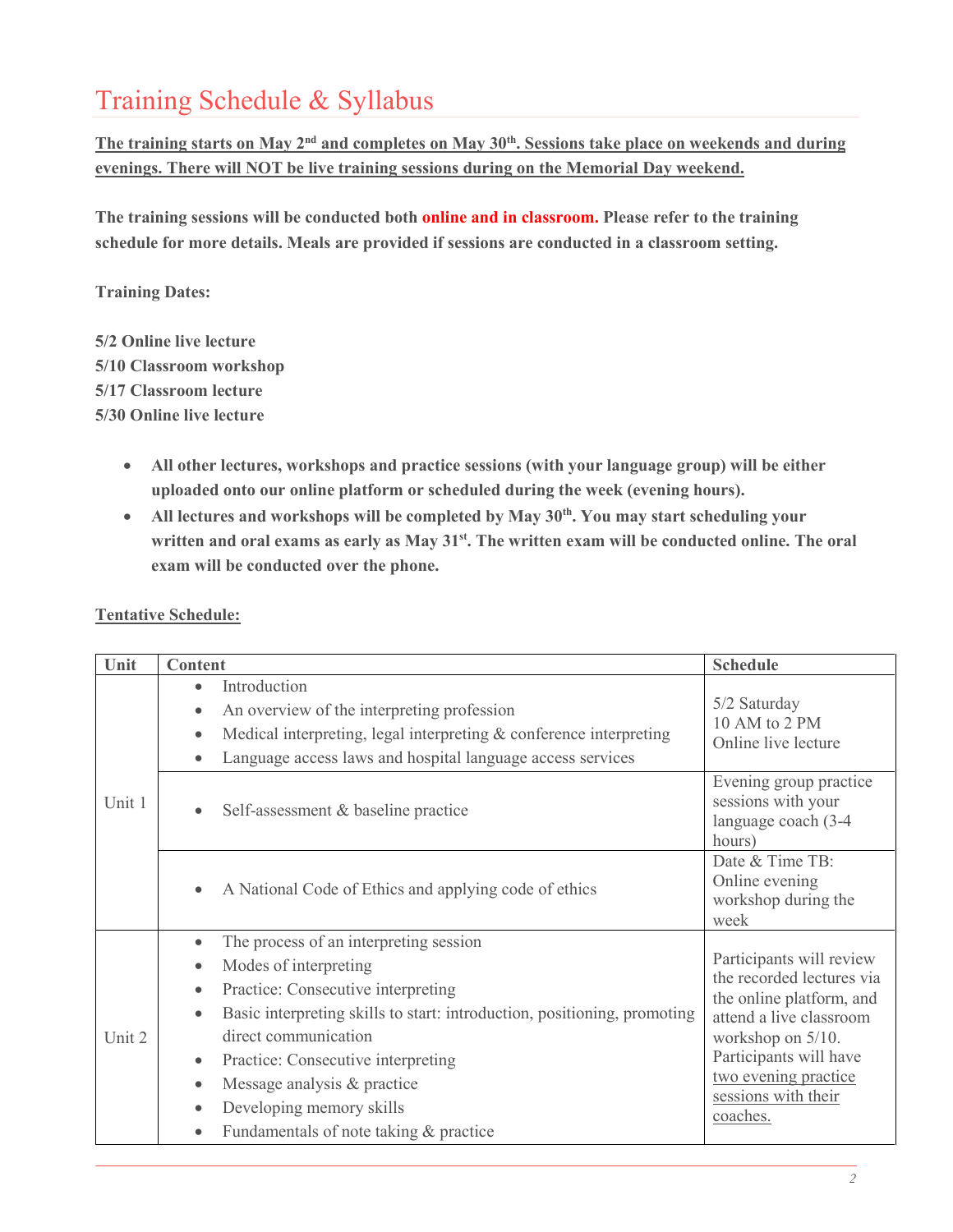|        |                                                                                                                                                                                                                                                                                                                                                                                                     | <b>Classroom session:</b><br>5/10, 8:30 AM to 12:30<br><b>PM</b>                                                                                 |
|--------|-----------------------------------------------------------------------------------------------------------------------------------------------------------------------------------------------------------------------------------------------------------------------------------------------------------------------------------------------------------------------------------------------------|--------------------------------------------------------------------------------------------------------------------------------------------------|
| Unit 3 | Medical terminology workshop<br>$\bullet$<br>Dissecting medical terminology<br>Medical specialties<br>Register of medical terms<br>Body systems<br>Tests & procedures<br>Symptoms<br>Abbreviations<br>Role play practices<br>Power talk by Dr. Barry Smith: Emergency Services and Trauma<br>$\bullet$                                                                                              | 5/17 Classroom session<br>8:30 AM to 6:30 PM<br>Participants will have<br>one evening practice<br>session with their<br>coaches during the week. |
| Unit 4 | National Standards of Practice for Interpreters in Healthcare<br>Differences between Code of Ethics and Standards of Practice<br>Applying standards of practice<br>$\bullet$                                                                                                                                                                                                                        | Participants will need to<br>complete online lectures<br>and a 2-hour online live<br>workshop (evening)<br>Date & Time TBD                       |
| Unit 5 | Mediation<br>$\bullet$<br>Roles of the interpreter: incremental intervention pyramid<br>Strategic mediation<br>Practice: mediation & role plays<br>Culture & cultural competency<br>Cultural mediation<br>$\bullet$<br>Practice: Cultural mediation role plays<br>Advocacy & ethical dilemmas<br>$\bullet$<br>TeamSTEPPS framework and communication tools: Speak the<br>language of patient safety | 5/30 Online live lecture<br>9:30 AM to 5:30 PM                                                                                                   |

### Evaluation & Certificate

#### **Written Evaluation:**

Participants will take their written final exam online after they complete the training. The participant must score 80/105 to pass the final exam. Test results will be sent to the participant within 3 business days. A retake can be scheduled online. Each participant has two opportunities to pass the written exam.

#### **Oral Evaluation:**

The participant will be contacted upon passing the written exam for the oral evaluation. The oral evaluation will be conducted over the phone. Oral evaluations will be conducted in a format of role playing. Participants will be graded on their knowledge of medical terminology and interpreting skills. **The tuition includes ONE oral evaluation. If the participant fails the first evaluation and would like to schedule a retake, a \$50 evaluation fee will be charged.**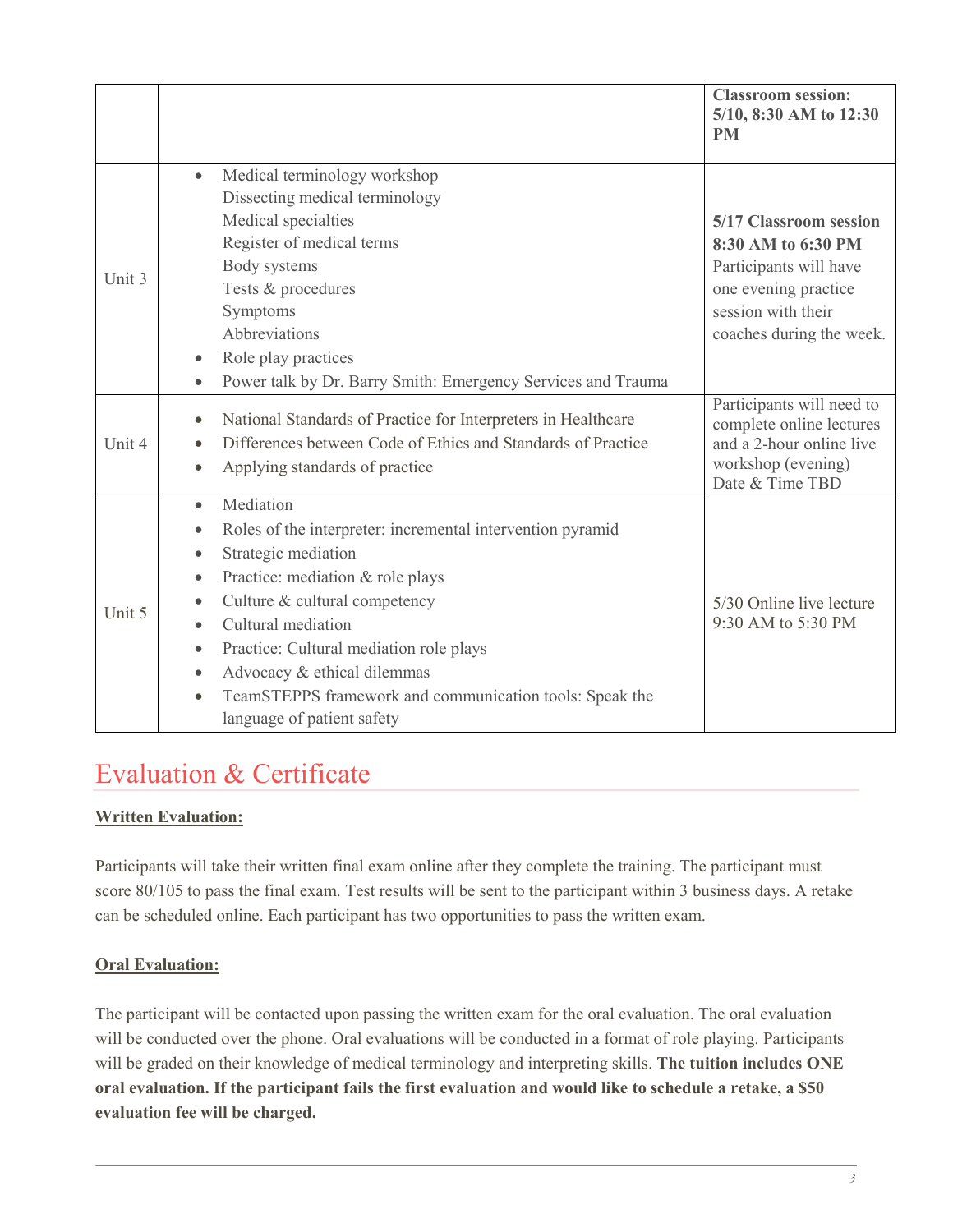Participants who have missed one or more sessions may make up the session **FREE OF CHARGE** with any future training cycles.

#### **A Certificate of Completion will be issued once the participant passes the written and oral exams. A Certificate of Attendance will be issued if the participant fails either exam. It is up to the institution how these certificates are used or recognized.**

### Trainers Profile

#### **Yuan Cai, CMI-Mandarin**

Originally from the China with two bachelor degrees in Journalism and Law from Tsinghua University, Yuan Cai pursued her master degree in Health Administration at Cornell University. Yuan Cai worked as the Coordinator of the Language Assistance Program at Flushing Hospital Medical Center. Under her management, the Language Assistance Program grew from a one-person department to a strong team with up to 15 professionally trained volunteer medical interpreters. The program was considered as "Best Practice" by the Joint Commission. Yuan Cai is a Certified Medical Interpreter in Mandarin Chinese by the National Board of Certification for Medical Interpreters and a licensed trainer by Cross-Cultural Communications to instruct The Community Interpreter® Curriculum. Yuan Cai is also a master trainer of the TesmSTEPPS curriculum. Yuan Cai presented at the International Medical Interpreters Association Annual Conferences in 2014 and 2015.

#### **Dr. Barry Smith**

Dr. Smith is the attending physician in Emergency Medicine at NYC Health + Hospitals/Queens, assistant professor at Icahn School of Medicine at Mount Sinai. Dr. Smith is also the Medical Director of the police, fire and EMS of the City of Yonkers, as well as one of the medical directors for the Westchester County emergency medical services. He was the former director of the emergency room at St. Joseph's Medical Center in Yonkers, where the majority of the patient population was Spanish speaking. Dr. Smith attended medical school at Drexel University in Philadelphia and completed his residency with Lincoln Hospital in the Bronx and his critical care fellowship with Shock Trauma with University of Maryland. Dr. Smith was stationed in Japan as an instructor and a Navy Lieutenant for 5 years and embraced the culture. He has seen the sickest patients, patients who don't speak English at all, has worked with both professional and unprofessional interpreters, and has experienced not being able to communicate as a "limited Japanese person".

#### **Giselle Lopez Ingram, Spanish-CMI**

Giselle has been working in the interpreting and translation industry since receiving her bachelor degree in International Studies. She then completed a one-year certificate program in Interpretation and Translation at Hunter College. She worked as a medical interpreter/patient navigator at Flushing Hospital and Jamaica Hospital for years and was heavily involved in healthcare initiatives to reduce hospital readmissions and emergency room visits. She is currently working as a Spanish Medical Interpreter at Mount Sinai Hospital and is in charge of the language service department at one of the Mount Sinai Hospitals. Giselle has been a Certified Medical Interpreter with the National Board of Certification for Medical Interpreters since 2018.